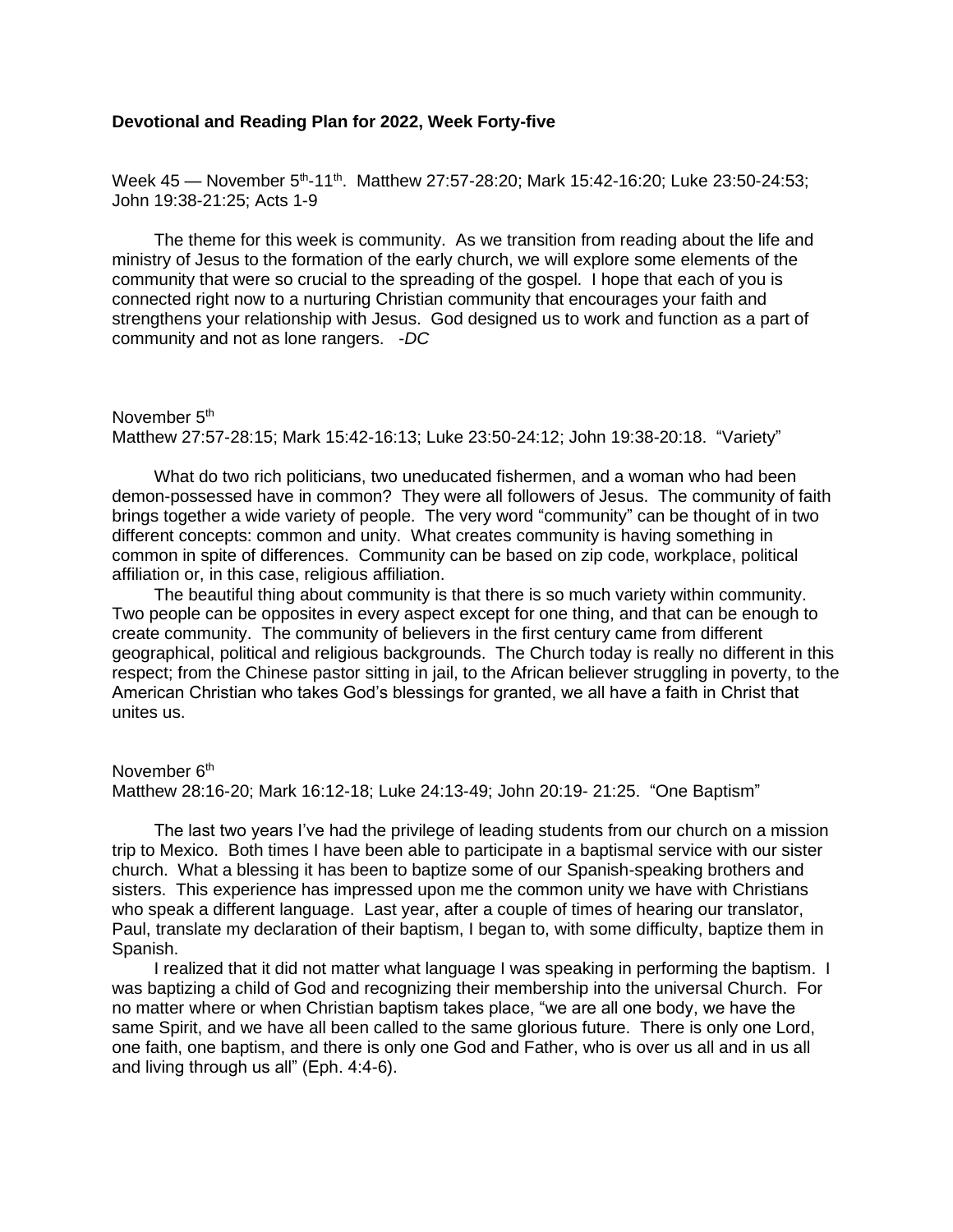## November 7<sup>th</sup> Mark 16:19-20; Luke 24:50-53; Acts 1:1-2:47. "Relationship"

While it is indeed true that it only takes one commonality to generate community, it is also true that community without relationship will die.

Like many couples who get married young, my wife and I lived in a number of apartment complexes during our first couple of years of marriage. Because of our proximity to the other residents, we were a community, but one that lacked relationship. Because of the lack of relationship, the community was of no benefit to us. We now own a home in a quiet neighborhood where we know all of our neighbors by first names. This neighborhood is a far more fulfilling community because of the relationships we enjoy.

In the early days of the church, the believers met together often (Acts 1:14; 2:44). This practice developed the relationships that led to mutual sharing and more satisfying and fulfilling relationships with the Lord. Developing community requires relationship and relationship requires communication.

May you experience genuine Christian community that flows out of authentic relationships.

November 8th Acts 3:1-5:42. "Unity"

In January 2007, the International Bulletin of Missionary Research reported that there are now 39,000 Christian denominations today and they project that number to increase to 55,000 by the year 2025. 39,000 denominations! This staggering report makes it hard to believe that the early Christians "were of one heart and mind" (Acts 4:32).

I wonder how it is that the church went from this close-knit group of believers to the highly fractured and often dysfunctional group that we are today. Jesus even prayed for our unity (John 17:21), and yet here we are 2,000 years later, Jesus' prayer going unanswered.

I think the cause of all of this disunity is that we don't always keep the main thing, the main thing. Hebrews 12:2 says that we are to keep our eyes on Jesus. This has to do with our focus as individual believers, but also as the church. When we take our focus off Jesus and the unity we have in Him, then disunity develops and the community of faith is fractured.

May you keep your focus on Jesus.

November 9th Acts 6:1-8:1a. "Conflict"

As a community grows and develops, it will inevitably change as the needs and demands of the people change, resulting in conflict. In Acts 6, the church was growing rapidly and the first recorded conflict occurs. I think that it is instructive to us, how the church handled this early conflict. There are five distinct steps that were taken that brought a positive solution out of the conflict:

- 1) The conflict was not ignored, but acknowledged by the leadership (6:2).
- 2) The community was involved in the solution (6:3).
- 3) The decision of the leadership was accepted by the community (6:5).
- 4) The ministry of prayer was involved (6:6).
- 5) The gospel continued to expand (6:7).

I am not intending to give you a full explanation of conflict management today. But I do hope that you catch the spirit with which the early church handled this conflict. Remember, if a